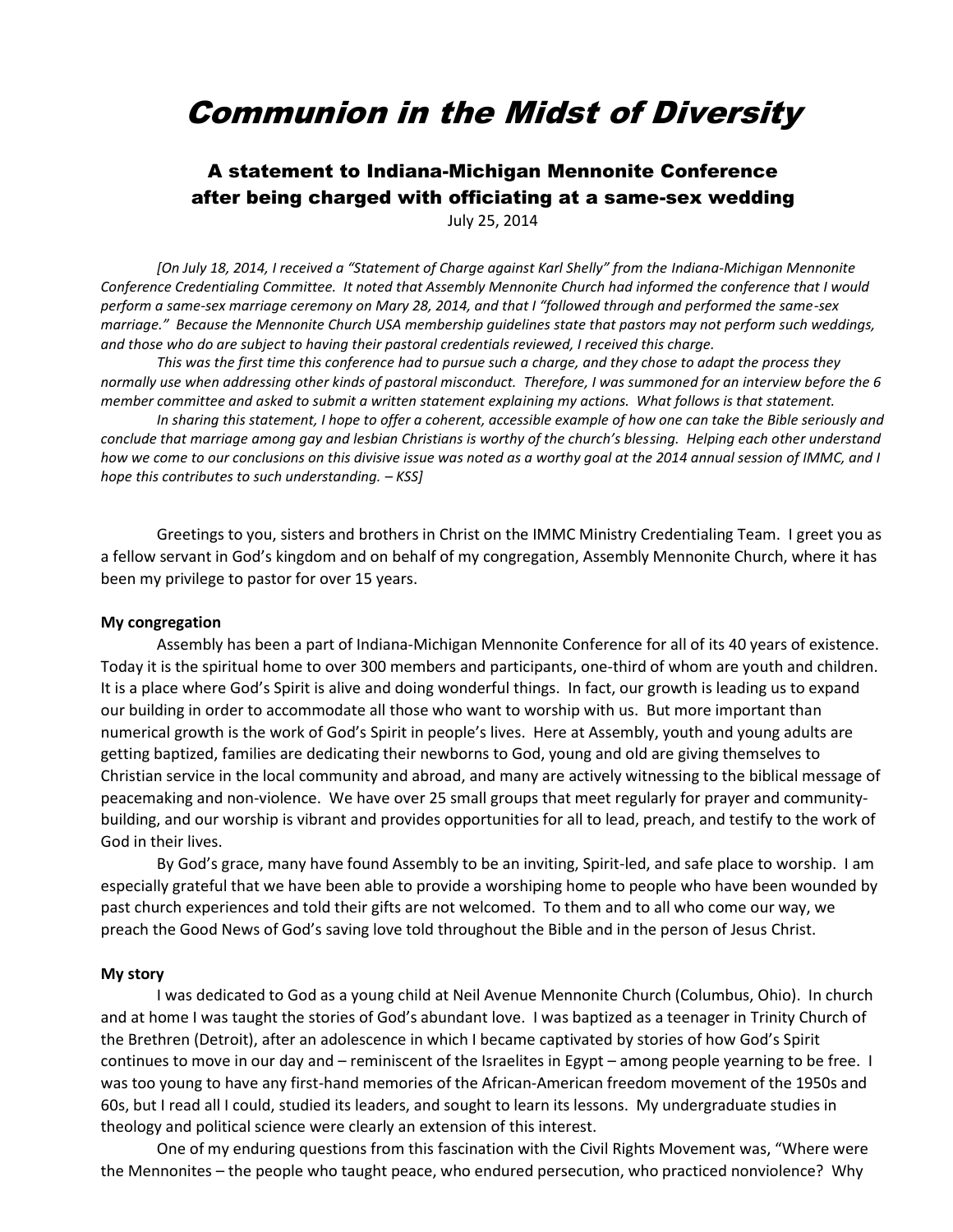were Mennonites largely absent in this movement of the Spirit?" I think I decided then to pay attention to where the Spirit of God's justice was moving in my lifetime and not to miss it like many of my ancestors had. This interest also influenced my vocational pursuits. I was occasionally tapped on the shoulder and asked if God might be calling me to pastoral ministry, but I was not interested. My observation was that ministers, like most Mennonites, were willing to pray for peace, but rarely willing to be active peacemakers. So I went to the place where I understood advocates for peace and for justice were trained – law school.

While I continued to run from suggestions to enter pastoral ministry, I was nonetheless using my legal training largely within the context of church-based organizations. That changed when Assembly offered me a unique opportunity to test this calling, inviting me to pastor in areas of mission, peace and justice. After significant prayer, I accepted Assembly's call and made the transition to the pastoral team in September 1998. Since then I have studied at AMBS, was ordained, and have continued to grow as a servant of God.

All of this is preface to the story of how I came to hear God's call to show no partiality to believers born with a particular sexual orientation, and how my journey eventually became part of Assembly's parallel journey. This movement toward impartiality led to my blessing in marriage two members of the congregation, known and loved for who they are and for their many gifts, who were seeking the church's blessing to live a life of covenanted faithfulness and love to each other. The fact that they were of the same sex was not seen as reason to withhold such a blessing. Nearly thirty years of congregational discernment and about as much personal study and discernment led the congregation and me to this place.

#### **My theology – Diversity and Communion**

Like many of you, I read the ongoing theological debate raging in Mennonite periodicals, letters-to-theeditors, blogs, and elsewhere, and generally I find it dispiriting. It seems little new gets said about the subject of homosexuality; we only shout our perspectives ever louder. Perhaps this is because an increasing number of people have made up their minds and aren't interested in listening to another perspective.

Yet you've invited me to share my Biblical and theological understandings, and I trust your thoughtful consideration even if it differs from your own careful reflections. I thank you in advance for that gift. My goal in writing is not to try to convince you of my perspective (that's too high a bar); but to present a brief and hopefully coherent summary of how a God-following, Bible-believing Mennonite can, with integrity, recognize our LGBTQ sisters and brothers as whole, gifted, beloved children of God; worthy of the same respect and opportunities given those who are born heterosexual.

My theology starts in the beginning, with creation. The early chapters of Genesis speak of God the creator – the One who created vegetation of every kind, fruit trees of every kind, plants yielding seeds of every kind, birds and fish of every kind, sea monsters and every living creature that moves, of every kind, creeping things and cattle, and wild animals of every kind. In fact, the phrase "of every kind" appears ten times in Genesis 1 painting a picture of rich and vast diversity; rich like a coral reef; vast like a rain forest.<sup>1</sup> The culmination of this creation was human beings. Today there are over 7 billion people on earth – all made by God -- and no two are made the same.

The learning for me is that our God is wildly in love with diversity, difference, variance, uniqueness. God seemingly has little interest in sameness. We celebrate the handiwork of God when we celebrate the variety of God's creation. The impulse for uniformity and conformity – favoring one part of God's creation to the detriment of another -- is rebellion from God's original design.

Throughout the two testaments of the Bible, we read much about this rebellion to God's plan. From Cain's jealous murder of Abel to the first-century exclusion of Gentile believers, we see the human tendency to exclude, marginalize, segregate, judge, build walls, attack, hate, de-humanize, and even kill those who are in

 $\overline{a}$ 

 $<sup>1</sup>$  See "The Journey Toward Reconciliation," chapter 8, John Paul Lederach (1999)</sup>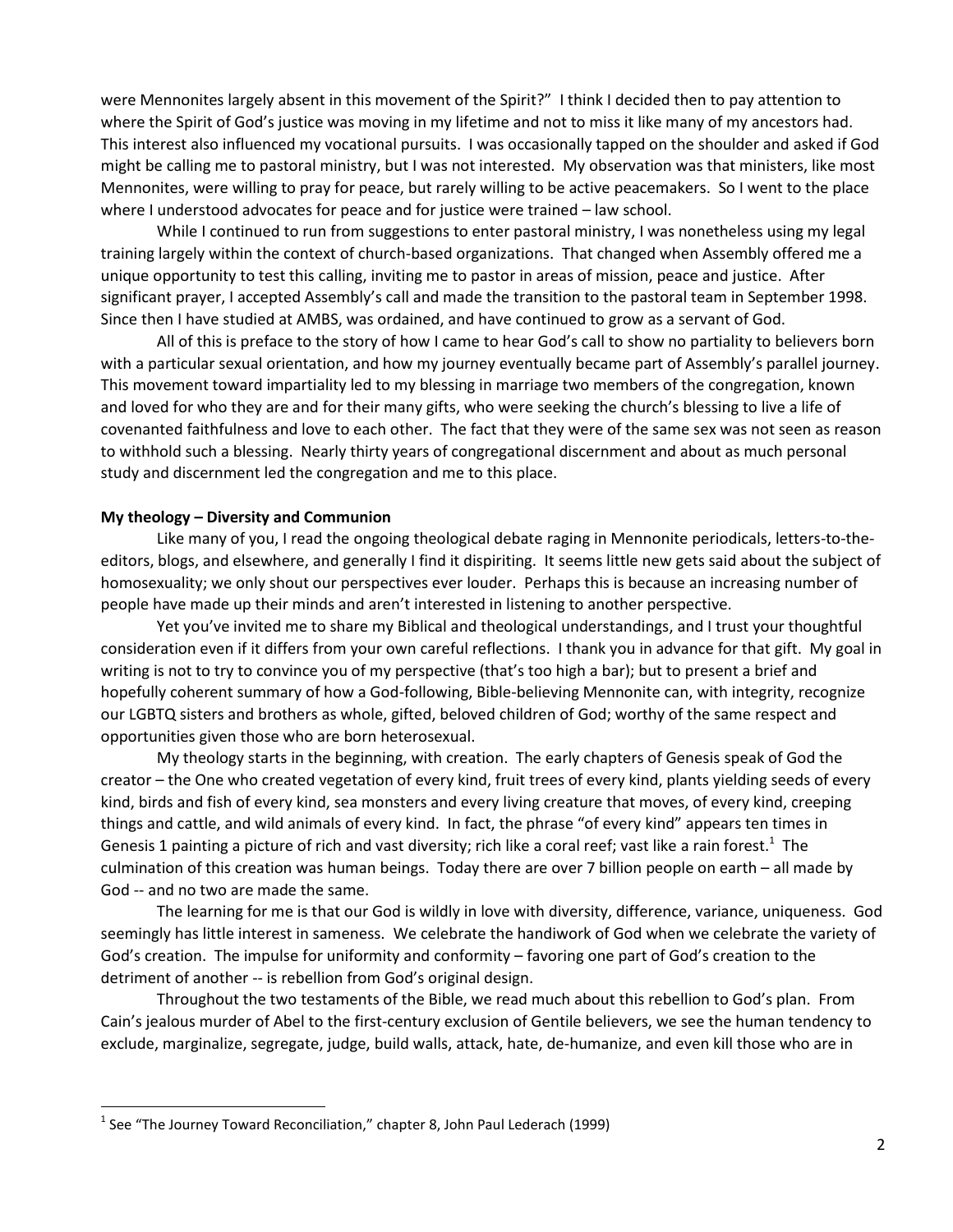some way different. The testimony of this temptation is written not only throughout the Biblical canon, but throughout human history. There seems to be no sin more primal than this.

And yet, the Bible is our source of Good News because it offers a path of redemption. In book after book, chapter after chapter, we see how God is working out God's salvation; saving us from sin; calling us to reconciliation, making the Kingdom of God an ever richer, fuller, more diverse reality. This is the biblical theme of communion – calling us to join together in an ever larger, more diverse body of believers.

**Communion in the midst of diversity** is what I currently understand to be the major theme of the Bible. It is God's deep desire for shalom in God's beautiful but fractured world. What follows is a brief look at how this theme is woven throughout the Bible.

# **The Old Testament**

Key parts of the Hebrew Scriptures make the case of God's desire for shalom and the reconciliation of those who have been separated and marginalized. This foundation is what Jesus and New Testament writers later build on. Here are a few examples of that Old Testament narrative:

- God hears the cries of the oppressed and sets the captives free (Exodus 5ff.)
- God provides protection for the most vulnerable people in the community (Deuteronomy 24:19-22)
- God commands God's people to love the outsider, "for you were once outsiders" (Deuteronomy 10:19)
- God seeks the reconciliation of enemies (Genesis 32:3ff)
- God lifts up prophets to reconnect worship with justice (Amos 5:21-24)
- God requires justice, kindness, and humility (Micah 6:6-8)

# **The Gospels**

For Christians, the apex of God's work in the world is made manifest in Jesus Christ, the light of the world. In Jesus we see this ministry of communion and reconciliation not only embodied in human form, but focused on those seen as the least valuable parts of God's good and varied creation. Jesus makes this plain in his inaugural address, announcing good news for the poor, the captives, the blind, and the oppressed (Luke 4:18). And his ministry of inclusion continues through parables, examples, metaphors, sermons, debates with his detractors, nonviolent actions, and ultimately crucifixion. Again, here are just a few examples of this that stand out to me:

- Jesus offers hospitality to the outsider, the unclean, the despised (Luke 19:1-10; Mark 5:25-34; Matthew 15:21-28)
- Jesus compels us to journey outside our comfort zones, to the land of the other (Mark 4:35ff, 6:45ff)
- Jesus admonishes us not to judge or condemn (Luke 6:37)
- Jesus risks the condemnation of religious authorities by associating with "sinners" (Luke 15:1-2)
- Jesus receives the rejected with joy and without judgment (Luke 15:20)
- Jesus teaches us to love our enemies (Matthew 5:43-47)
- Jesus compels us invite and associate with the outcasts (Luke 14:12-14)
- Jesus breaks rules to bring healing and hope (Luke 13:10-17)
- Jesus welcomes all who confess him as Lord; even those convicted and dying on an adjacent cross (Luke 23:39-43)

# **Acts and the Epistles**

This inclusive ministry of communion does not die with Jesus but continues to be advanced by the faithful remnant after Jesus' resurrection and ascension. We see this in the following stories of the early church and the teachings in the epistles:

 At Pentecost, the Holy Spirit knocks down walls of division and misunderstanding between people of different tribes, ethnicities, and cultures, enabling them to understand each other. (Acts 2:1-12)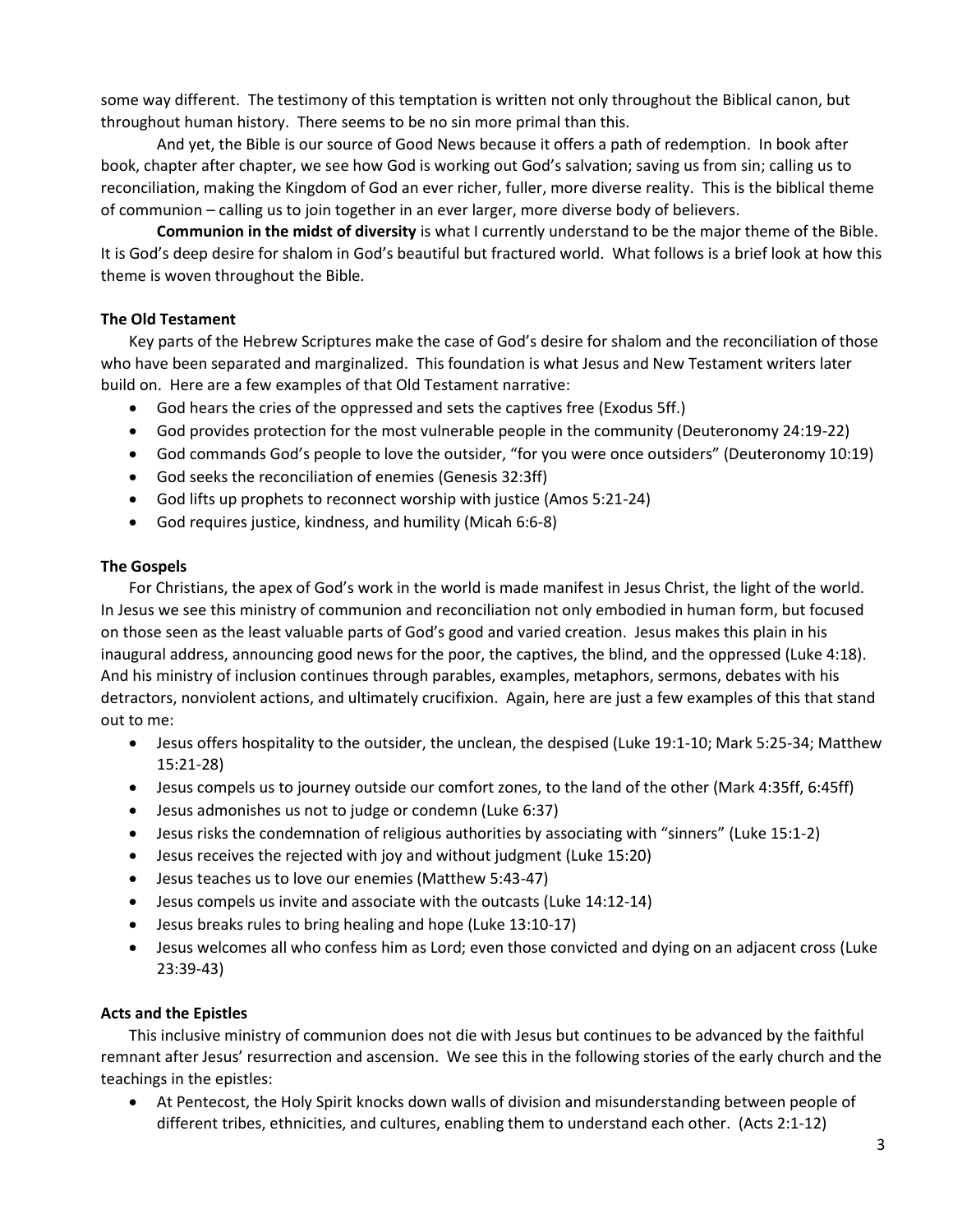- Through a dream Peter is transformed to understand that God's call for communion includes those he previously thought Scripture condemned: "God has shown me that I should not call anyone profane or unclean" (Acts 10:28)
- At the Jerusalem Council, Jewish followers of Jesus reverse centuries of law and welcome Gentiles as fellow believers (Acts 15)
- In writing to the Ephesians, Paul proclaims that Christ "has broken down the dividing wall, that is, the hostility between us" (Eph 2:14). As a result, "there is no longer Jew or Greek, slave or free, male or female, but one body, made to drink of one Spirit" (Gal. 3:28).
- Even a Eunuch the sexual minority of antiquity is highlighted in the stories of the early church; not, as one might expect, to be condemned, but to be brought into the fold through baptism after hearing the Good news of Jesus proclaimed (Acts 8:26-40).

#### **The continuing work of the Spirit**

As believers would expect, this communion work of God, recorded throughout the Bible, did not end with the close of the last chapter. In fact Jesus tells us that this movement will continue in forms that could not be foreseen in biblical times. *"I still have many things to say to you, but you cannot bear them now. When the Spirit of truth comes, that Spirit will guide you into all the truth. … For the Spirit will take what is mine and declare it to you"* (John 16:12-15).

We know this to be true. As mentioned above, Gentiles – who were once kept outside of the fold based on a reading of Scripture – are now recognized as whole members of the body of Christ. Women – who were marginalized and whose gifts were denied on the basis of Scripture -- are now recognized as whole members of the body of Christ. Racial minorities -- who were once enslaved and seen as sub-human on the basis of Scripture – are now recognized as whole members of the body of Christ. And God's Spirit continues to move, advancing the full inclusion of immigrants, the poor, those with disabilities, etc.

#### **The "sin" of homosexuality**

 $\overline{a}$ 

Yet, many Christians argue that people who are LGBTQ are an exception to this movement of the Spirit. They cite a handful of biblical verses<sup>2</sup> purporting to establish that gay people are sinners in the eye of God; and as such, they are unworthy of the types of responsibilities, rites, pastoral care, and privileges given to others. This sin, they argue, overrides the biblical themes of diversity and communion set forth above.

However, a growing number of Christians are questioning this conclusion. They contend the weight of the biblical witness and the movement of the Spirit point in a different direction. "For Christians, the problem is not how to reconcile homosexuality with scripture passages that condemn it, but how to reconcile the rejection and punishment of homosexuals with the love of Christ" (Rev. William Sloane Coffin, Jr.).

I believe sin is real. I believe sin leads to discord, destruction, injustice, and death. We are called to confess our sin and repent, and God will forgive a contrite heart and deliver us from evil. All of this stems from my understanding that Jesus was serious about sin; he was serious about that which separates us from God, and separates love of God from love of neighbor. God's people in the Bible were also serious about sin. In fact, at times their zealousness about sin took them too far. At times, their desire to be good and please God led them to craft rules that suffocated the Spirit (Matthew 23:23-24). At times, they ascribed sin to things that are not sin; e.g. infertility (Deuteronomy 23:1), a man born blind (John 9:2), the eating of shellfish (Leviticus 11:10), etc. Similarly, at times our desire to be good and please God has led us to craft rules that suffocated the Spirit, as when we denied a place for divorced and remarried people in the church; when we denied leadership opportunities for women in the church; when we condoned slavery; etc.

 $^2$  Genesis 19:1-11; Judges 19:22-30; Leviticus 18:22, Leviticus 20:13; Romans 1:24-27; I Corinthians 6:9-11; I Timothy 1:9-10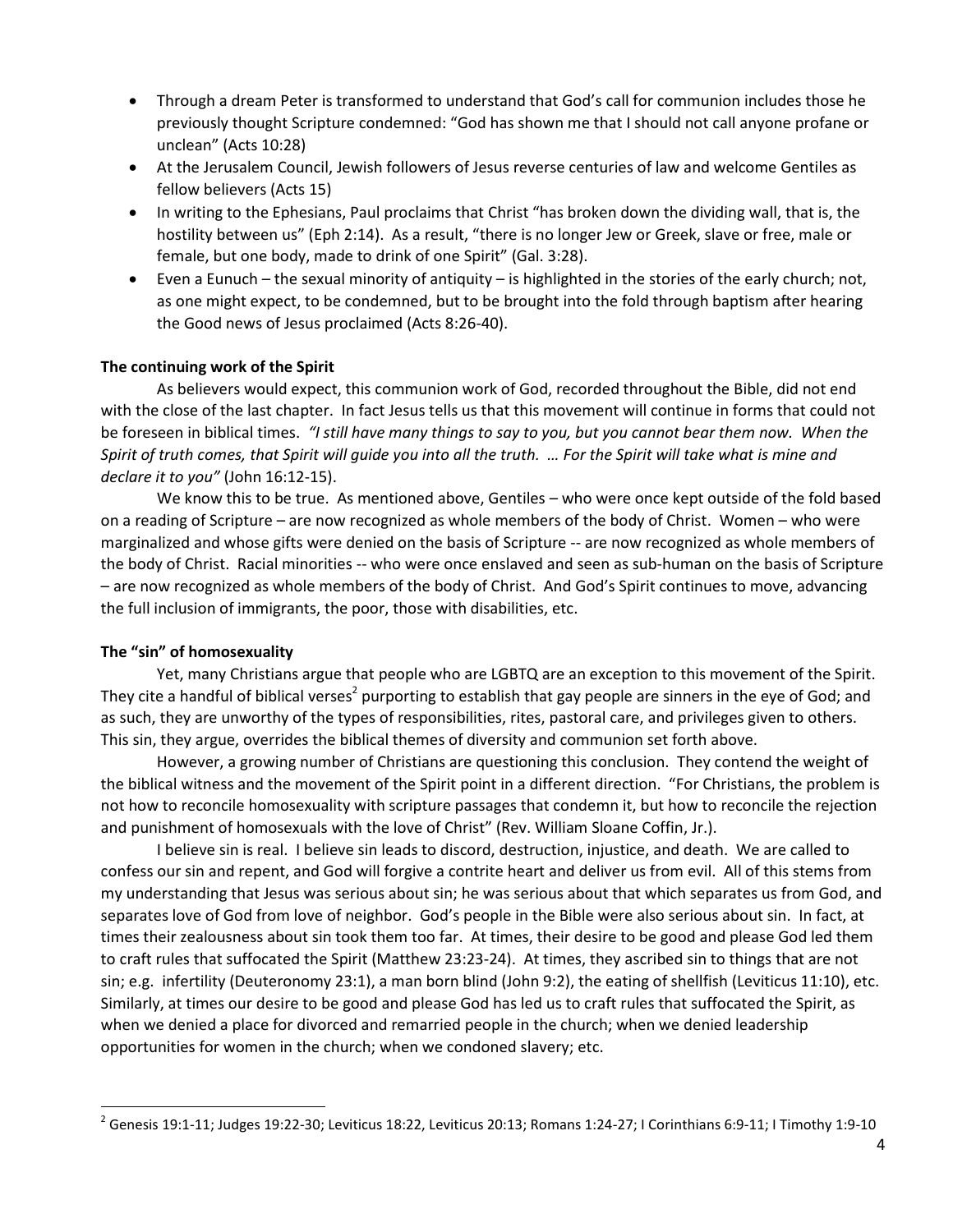After years of discernment and dialogue, I have come to conclude that being born with a same-sex sexual orientation and entering into a life-long covenant of fidelity and love with another human being is not sin. In fact, it is worthy of blessing. It is one part of the grand design of diversity and communion.

Even though this understanding is still a minority position in Mennonite Church USA, it is broadly recognized that many other Mennonite leaders, pastors, members, and congregations subscribe to it. There can be little doubt that whatever consensus once existed on this issue in Mennonite Church USA, much less in western Christianity, is gone.

Much has been written about how biblically-minded Christians have come to this new understanding. Rather than write my own treatise, I will simply point to some of the arguments I find most compelling:

- The biblical witness regarding sexuality is very diverse. In the Bible, there is no one sexual ethic. Sections of the Bible permit and do not condemn polygamy and concubinage, levirate marriage (where widows have sexual intercourse with their brother-in-law), sex with slaves, and prostitution (Genesis 38:12-19; Joshua 2:1-7). At other places it condemns or discourages intercourse during menstruation, marriage with non-Israelites, nudity, and birth control. Many Christians today would not agree with any of those cultural perspectives which were recorded and, in some verses, commanded in the Bible.<sup>3</sup>
- The most significant themes running through the Bible include the ethic of love, hospitality, covenantmaking, forgiveness, and compassion. The condemnation of homosexuality is not only *not* a major theme, it arguably runs counter to the primary narratives. In fact, as far as we know, homosexuality is something Jesus never spoke about even though forms of same-sex relating were present in his culture.
- $\bullet$  The seven verses<sup>4</sup> that people point at to condemn homosexuality either address other issues (e.g. hospitality) or do not speak to what we know today of loving, mutual, same-sex relationships that grow out of an innate same-sex orientation. Books have been written on these verses for those who want to study this in more depth.
- A key biblical test of discernment is whether God's Spirit is evident. "Come and see," Jesus says. "Tell John what you have seen and heard." (Luke 7:15-23). Testify to whether the fruits of the Spirit -- love, joy, peace, patience, kindness, generosity, faithfulness, gentleness, and self-control – are present in a person (Gal. 5). If so, "can anyone withhold the water for baptizing those who have received the Holy Spirit just as we have?" (Acts 10:47). The presence of these attributes in many LGBTQ Christians raises the question of why full recognition of their gifts and humanity are being withheld.

# **Breaking the rule**

Finally, despite all that is written above, I'm aware some may want to simply jump to the fact than an explicit Mennonite Church USA rule was broken ("Pastors holding credentials in a conference of Mennonite Church USA may not perform a same-sex covenant ceremony") and conclude that such a clear violation warrants a significant sanction. In this final section, I wish to offer a few reasons why I think that would be a mistake.

We who are Christian know that "Did s/he break the rule?" is never the proper standard. We worship each Sunday one who was charged and crucified for breaking rules. Jesus modeled much for us, but never strict rule-following.

However, that does *not* mean we have a community ethic in which anything goes because rules are optional. Rather, it means our inquiry needs to go beyond legal questions of guilt or innocence and examine the fuller context:

*Why was this done? What care and forethought were given before taking this action? Did the action grow out of one's faith, prayers, and congregational discernment? Was there some greater good sought*

 $\overline{a}$ 

 $3$  See "Homosexuality and the Bible," Walter Wink (1996)

<sup>4</sup> see footnote 2